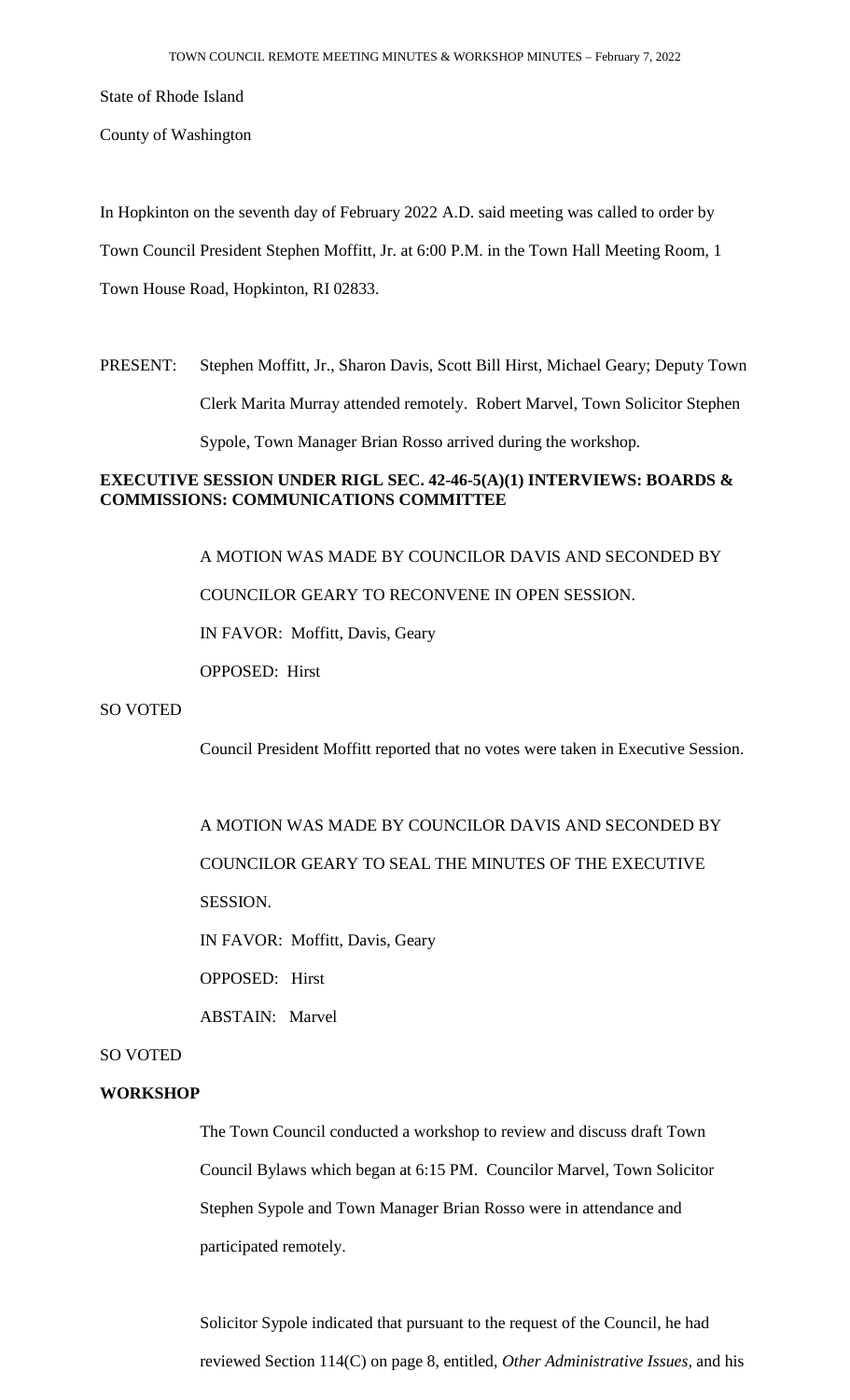suggestion was that they should rename this section to *Requests for Agenda Items*  and delete the last sentence of that paragraph which was on page 9*.* This was agreed to by all Councilors. Councilor Hirst noted on page 10 that public forum was to be allowed at the beginning of the meeting; he wished to assure that they would have a public forum at the beginning and end of the meeting for agenda and non-agenda items. It was agreed that this sentence would read: *Public Comment shall be placed at the beginning and end of the Town Council Meeting with the following stipulations:"* Solicitor Sypole noted that public comment is not required and the Council can determine what they would like to have. On Page 11, Councilor Davis wished to have clarification from Solicitor Sypole regarding section (E) Motions to Reconsider, and section (F) Renewal of Motions at Subsequent Meeting. Councilor Hirst did not like the word "indecorous" in Section (B) and it was agreed that this would be changed to "disrespectful." On page 12, Section 117(A), *three minutes* should be changed to *five minutes, unless extended by Town Council.* Page 13, Section 120(A), Sergeant-at-Arms was discussed. Councilor Davis asked if this meant that a police officer should attend every meeting. Solicitor Sypole explained that the draft Bylaws were originally prepared for a town that had no police department. Councilor Geary noted that there was an elected Town Sergeant, Larry Phelps. Councilor Davis asked if he would be expected to come to every meeting, and if not, how would they decide when he needed to attend. Solicitor Sypole felt that if the Council felt there should be police presence, they could request it as needed. Town Manager Rosso noted that in the past Chief Palmer has offered to attend Council meetings as requested; however, comp time became an issue. Therefore, Mr. Rosso explained that he selects what meetings Chief Palmer or another officer should attend. If they are anticipating a large attendance at a meeting or if there is a controversial matter on the agenda, he will request police presence. Councilor Hirst asked that the Solicitor define what legal power the Town Sergeant has under Rhode Island law. Mr. Rosso indicated that he would rather have a police officer present if there may be an issue at a meeting. Councilor Geary felt that it would be appropriate for all elected officials to be sworn in along with the new Town Council so everyone will know who their elected officials are. Councilor Davis

2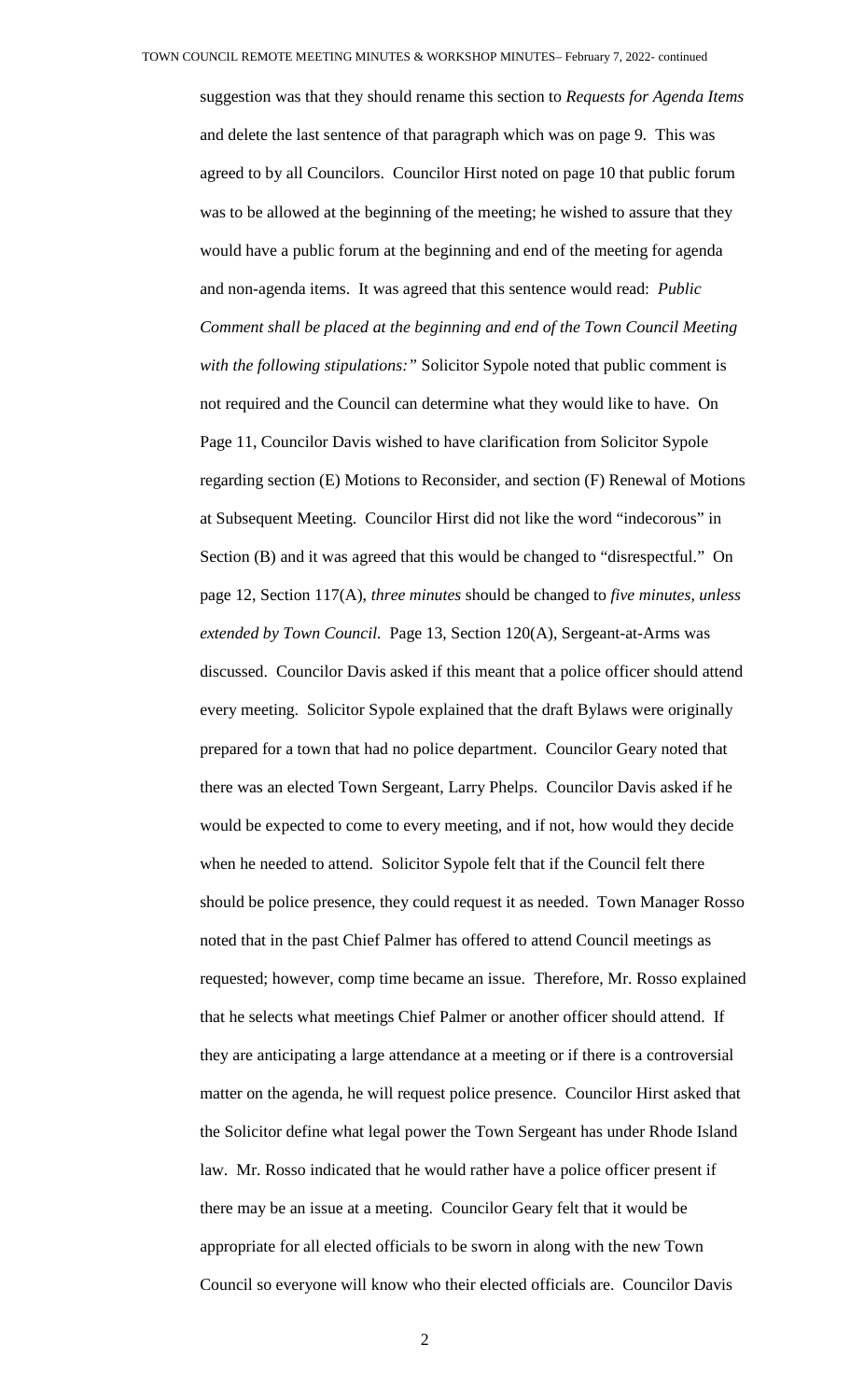wondered what duties the Town Sergeant had and Mr. Rosso noted that the Town Sergeant received a stipend. Councilor Marvel believed they should specify that the police department should provide enforcement of decorum at meetings. Councilor Davis indicated that she had no problem with that but wished to know what they are paying the Town Sergeant to do. Regarding Section 121(A), Councilor Davis wondered what the definition of *capacity* was. Solicitor Sypole believed this would be for someone acting as a power-of-attorney or an attorney on behalf of someone. It was decided that the word *capacity* would be removed. On page 14, Order of Agenda, Councilor Hirst wished to switch numbers 7 and 8, which was agreed to by all. Councilor Davis asked for #13 to read: *Make a motion to schedule a vote at the next Council meeting.* It was noted that they would start the next workshop on Section 123.

A MOTION WAS MADE BY COUNCILOR HIRST AND SECONDED BY COUNCILOR DAVIS TO CONTINUE THE WORKSHOP TO FEBRUARY 22, 2022 AT 6:00 P.M. IN FAVOR: Moffitt, Davis, Hirst, Marvel, Geary

OPPOSED: None

#### SO VOTED

The meeting was called to order with a moment of silent meditation and a salute to the Flag at 7:05 PM.

#### **CONSENT AGENDA**

A MOTION WAS MADE BY COUNCILOR HIRST AND SECONDED BY COUNCILOR GEARY TO APPROVE THE CONSENT AGENDA AS FOLLOWS: Approve Town Council Meeting and Workshop Minutes of January 18, 2022; Approve abatement due to software double billing effort on real property 2021 tax roll submitted by the Tax Assessor. IN FAVOR: Moffitt, Davis, Hirst, Marvel, Geary OPPOSED: None

## SO VOTED

## **TOWN MANAGER REPORT**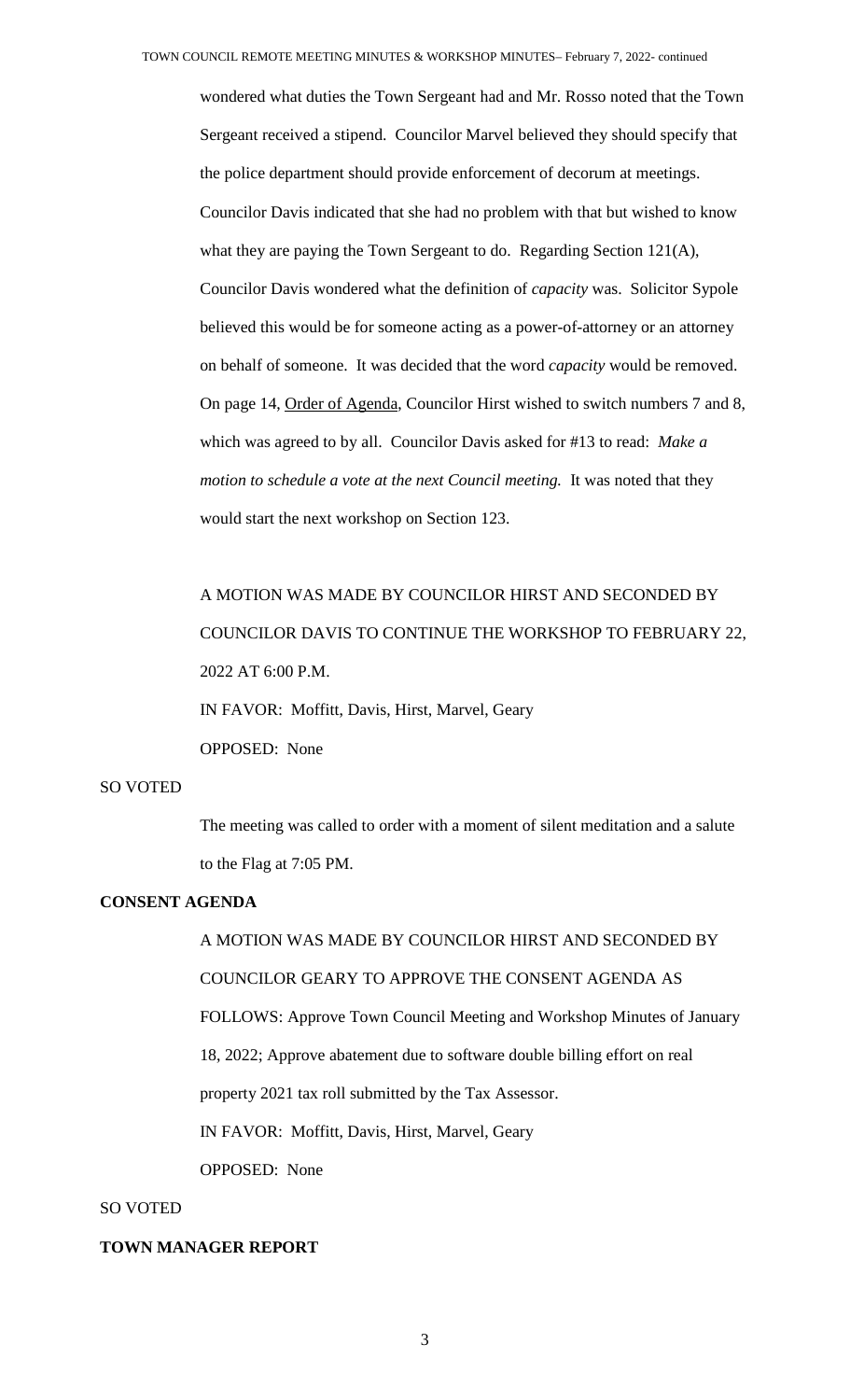Town Manager Brian Rosso reported that it had been brought to his attention that there were several street lights out in town, noting that the town currently has a contract with Prism to maintain their LED street lights. He advised that Chief Palmer assisted him with obtaining a list of all streetlights that were out in town which was submitted to Prism for correction. In the process of listing those lights that were not working, Chief Palmer found one light on Edgewood Avenue and one on Oak Street that were old candescent lights that had not been converted when the town bought the streetlights from National Grid in 2017. There were five other locations around bridges that Chief Palmer felt should have streetlights for the safety of residents and he was working with Prism in that regard as well. Currently there is a restricted streetlight account with \$4,175 which he plans to use to pay for the five new streetlights and the conversion of the two candescent lights, which will cost approximately \$3,900. The next step will be to follow-up on approximately seventeen streetlights that were never transferred over to the town and converted to LEDs and they are working with National Grid and Prism in that regard.

Regarding employee updates, Mr. Rosso indicated that Elizabeth Monty, the previous Tax Assessor, has been hired as the new Finance Director and will commence work on February 14, 2022 and Debra Lewis of Westerly, RI has been hired for the Deputy Finance position. He explained that Ms. Lewis is a Chariho graduate and the sister of Detective Glen Ahern; has a Bachelor degree from URI; and currently works at Dime Bank as a manager, so she has a lot of experience in finance and accounting. Mr. Rosso indicated that Ms. Lewis has a great personality and believes that she will be a good fit for the town. Regarding the Tax Assessor, Tiana Zartman was awarded that position and Alisha Wilbur has been hired as the Senior Clerk. Mr. Rosso also believed they had a candidate to fill the Town Manager's assistant position.

Mr. Rosso next spoke about the two COVID test kit distribution events that the town held and wished to thank the Councilors who assisted in those events, along with Joe Moreau and Ron MacDonald. He noted that they gave out 215 kits on Thursday to seniors age 70 and above, and another 585 kits on Saturday to Hopkinton residents. Some of the remaining 450 kits will be kept for the Council

4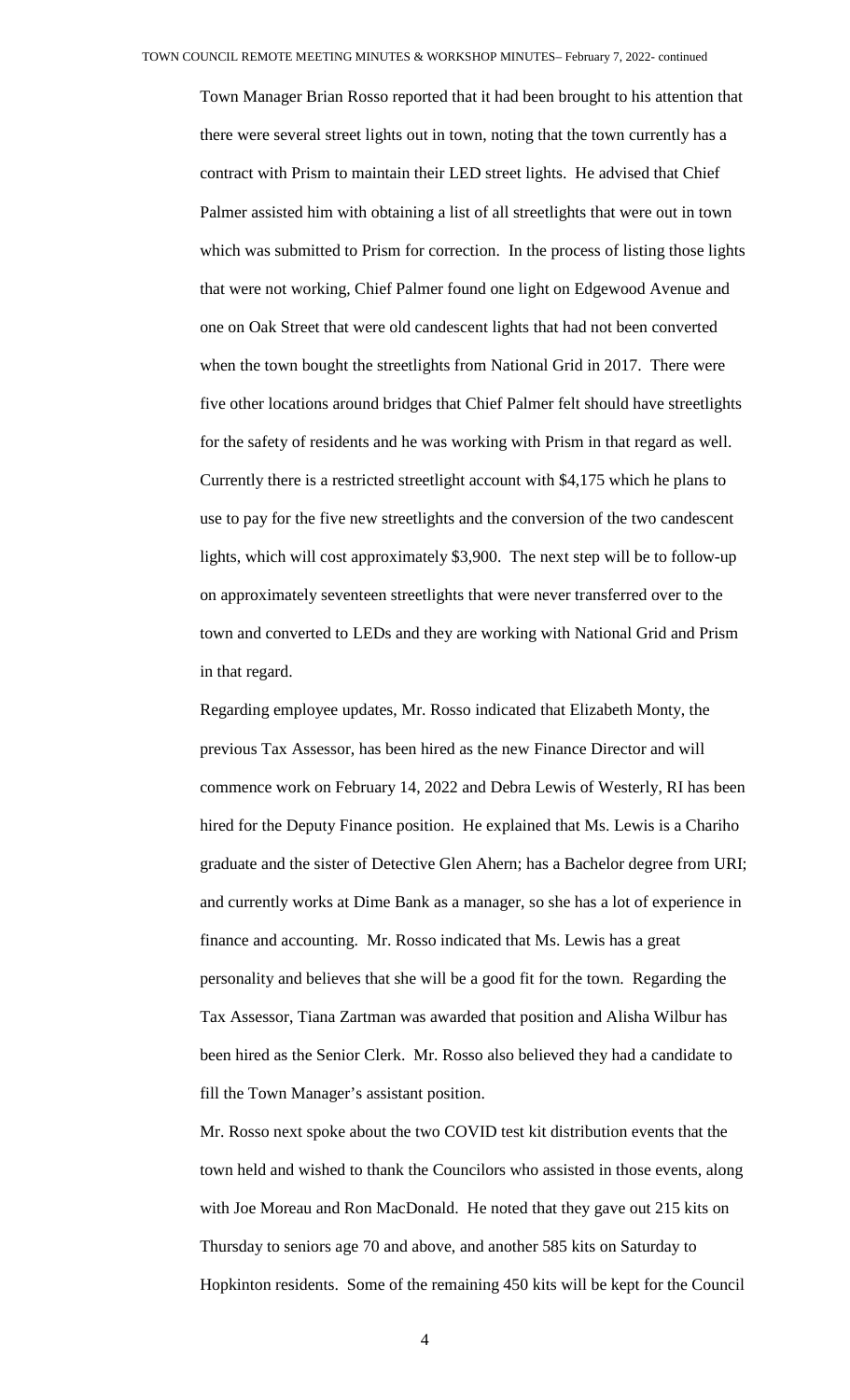and staff and the remainder will go to first responders and schools. They may also set up a time for pick-up of kits for residents who may have missed the events. He planned to coordinate with Mary Sawyer and Alisha Wilbur to set up a time for distribution at the Crandall House. The details of when residents can pick up kits will be posted on the website.

Lastly, he wished to make residents aware of the RI Rebounds Small Business Grant Program. The town has nothing to do with this program; it is done through the Rhode Island Commerce Corp; however, he just wished to raise awareness that this was a grant opportunity for small businesses who have lost revenue due to COVID.

Councilor Geary wish to thank everyone who assisted with the COVID distribution events and especially wished to thank Dave Caswell, DPW Director. Mr. Rosso agreed that DPW was of great assistance as well as the police department.

#### **OLD BUSINESS**

#### **REVISION TO COMMUNICATIONS COMMITTEE CHARGE**

Councilor Marvel noted that the communication committee charge originally had an end date for the committee to make their recommendations of February 7, 2022. Since no one has yet been appointed to this committee, he felt that the final recommendation date should be revised to the first Town Council date in June of 2022.

A MOTION WAS MADE BY COUNCILOR MARVEL AND SECONDED BY COUNCILOR GEARY TO EXTEND THE RECOMMENDATION DATE OF THE COMMUNICATIONS COMMITTEE TO JUNE 6, 2022. Discussion on the motion:

Councilor Hirst felt there should not be an actual date in the motion in case it needed to be continued again; he felt it should be until the committee is discharged by the Council. Council President Moffitt felt they should put in a date so they have something to look at. Discussion ended. IN FAVOR: Moffitt, Davis, Hirst, Marvel, Geary OPPOSED: None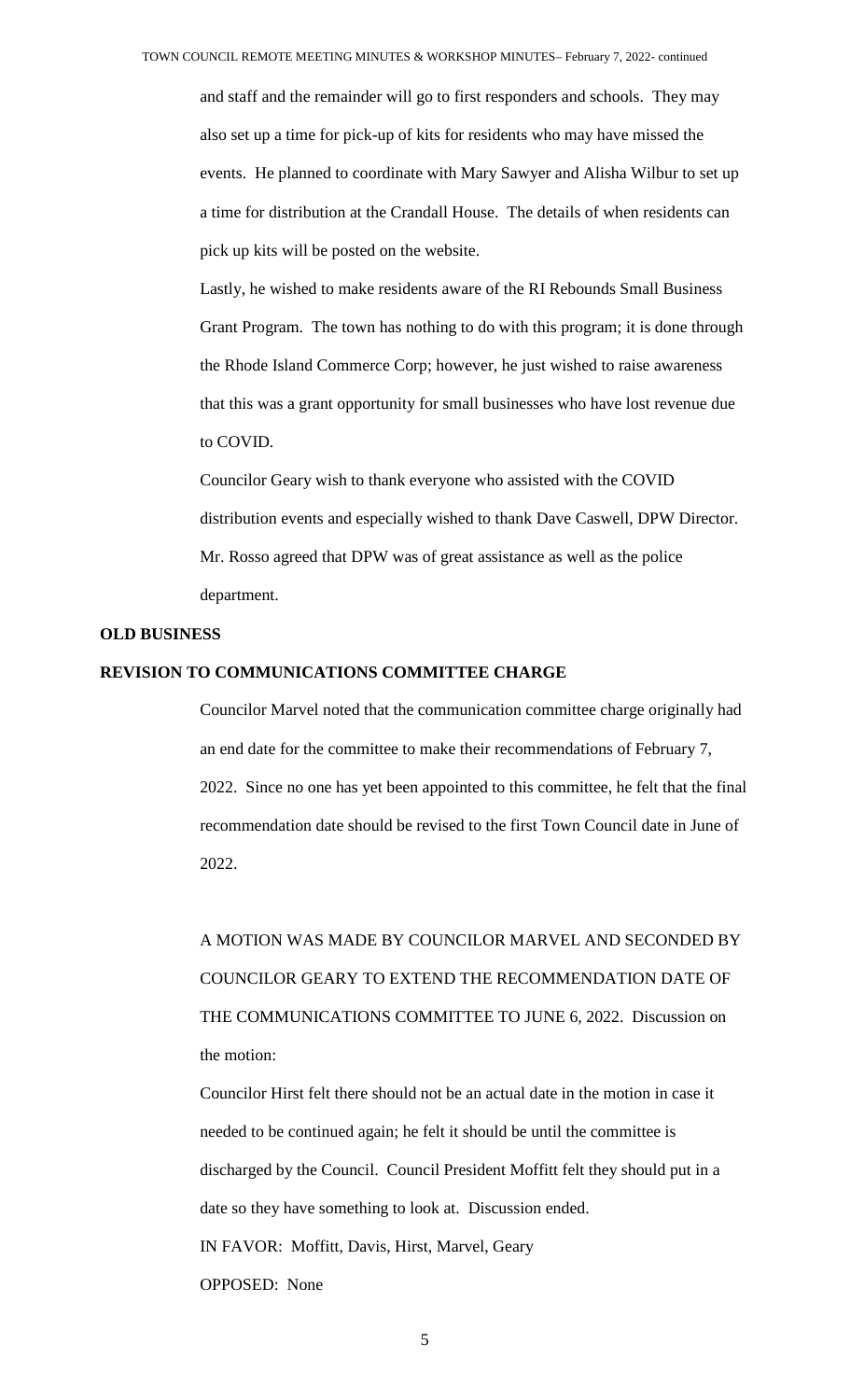#### SO VOTED

#### **NEW BUSINESS**

#### **AWARD 2022 FULL REAPPRAISAL AND REVALUATION BID**

This matter had been scheduled to discuss, consider and possibly award a bid regarding the 2022 Full Reappraisal and Revaluation to Vision.

Mr. Rosso noted that the town had put out a bid on Sunday, November 14, 2021 to advertise in the Westerly Sun and solicit bids for the reappraisal and revaluation of the town's real property, personal property and tangible property. They received one bid from Vision who they currently work with and have always been happy with their work. He questioned whether this bid was competitive and reasonable and checked with other municipalities and found it to be comparable. Tiana Zartman, Tax Assessor, noted that in the past they have had two bidders, Vision and Northeast Revaluation. They are currently using Vision software and the RFP had noted that they were not looking to change software so they believe that is why Northeast did not bid on this project. They were also able to cut down costs on this project because usually with a full valuation, the appraisers attempt to go into every house for inspection, but due to COVID they are only going to send out mailers asking people to verify the information on the field card. Statistical revals are performed every three years and the town is reimbursed their cost by the state. Full revals are performed every nine years and the town is required to pay for those. Ms. Zartman explained that with a statistical reval they only look at houses that were sold or where building permits have been pulled. Mr. Rosso noted that the funding will be appropriated in the 2022/2023 fiscal year so this will be in the upcoming budget as a CIP project with the cost being \$156,000.

A MOTION WAS MADE BY COUNCILOR DAVIS AND SECONDED BY COUNCILOR MARVEL TO AWARD VISION THE FULL REAPPRAISAL AND REVALUATION BID. IN FAVOR: Moffitt, Davis, Hirst, Marvel, Geary OPPOSED: None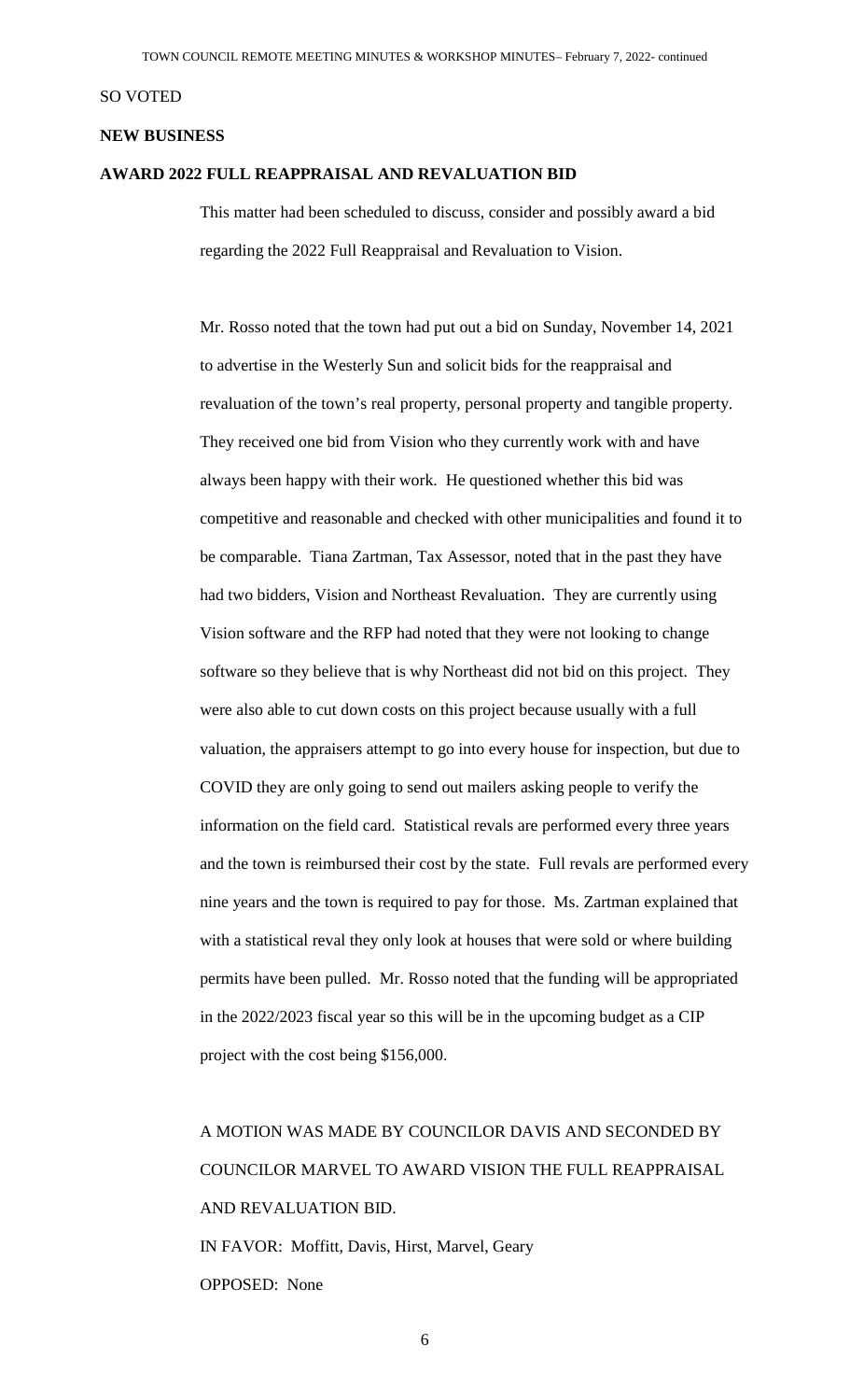#### SO VOTED

#### **TRI-TOWN RESOLUTIONS WITH RICHMOND, CHARLESTOWN AND WESTERLY**

This matter had been scheduled to discuss, consider and possibly vote to adopt

three Resolutions and authorize the Hopkinton Police Chief to enter into three

reciprocal, non-emergency aid Agreements between the Towns of

Hopkinton/Richmond, Hopkinton/Charlestown and Hopkinton/Westerly.

Council President Moffitt read one of the Resolutions.

#### **Town of Hopkinton State of Rhode Island**

# **RESOLUTION OF THE TOWN COUNCIL RELATIVE TO LAW ENFORCEMENT MUTUAL AID AGREEMENTS**

#### Resolved, that

WHEREAS, the Rhode Island General Assembly has enacted R.I.G.L. 45-42-2, which allows the chiefs of local police departments to enter into reciprocal non-emergency aid agreements with other local police departments which share jurisdictional lines; and

WHEREAS, any such agreement entered into by a local police department must be approved by the town council by resolution in order to be effective; and

WHEREAS, the borders of the Town of Hopkinton with neighboring towns and cities are irregular and disjointed, and in some criminal and traffic cases, charges have been dismissed due to jurisdictional issues; and

WHEREAS, the establishment of mutual aid agreements with neighboring police departments will result in improved services to the community, clear guidelines of jurisdictional authority and a better relationship with our neighboring police departments; and

WHEREAS, mutual aid agreements have been developed for the Towns of **Hopkinton and Richmond/Charlestown/Westerly** and are ready for review by the Town Council; and

WHEREAS, this is a matter of importance to the health, safety and welfare of the citizens of Hopkinton.

NOW THEREFORE, BE IT RESOLVED, the Town Council hereby approves the mutual aid agreement between the **Hopkinton Police Department** and the **Richmond/Charlestown/Westerly Police Department**, in the form attached hereto.

The Town Clerk of the Town of Hopkinton is directed to forward a copy of this Resolution to the Chief of the Hopkinton Police Department and the members of the Town Council of the Town of Hopkinton, to the Chief of the Richmond/Charlestown/Westerly Police Department and to the Town Council of the Town of Richmond/Charlestown/Westerly and to the Superintendent of the Rhode Island State Police.

The Resolution shall take effect upon passage.

#### A MOTION WAS MADE BY COUNCILOR HIRST AND SECONDED BY

#### COUNCILOR MARVEL TO ADOPT THREE RESOLUTIONS AND

#### AUTHORIZE THE HOPKINTON POLICE CHIEF TO ENTER INTO THREE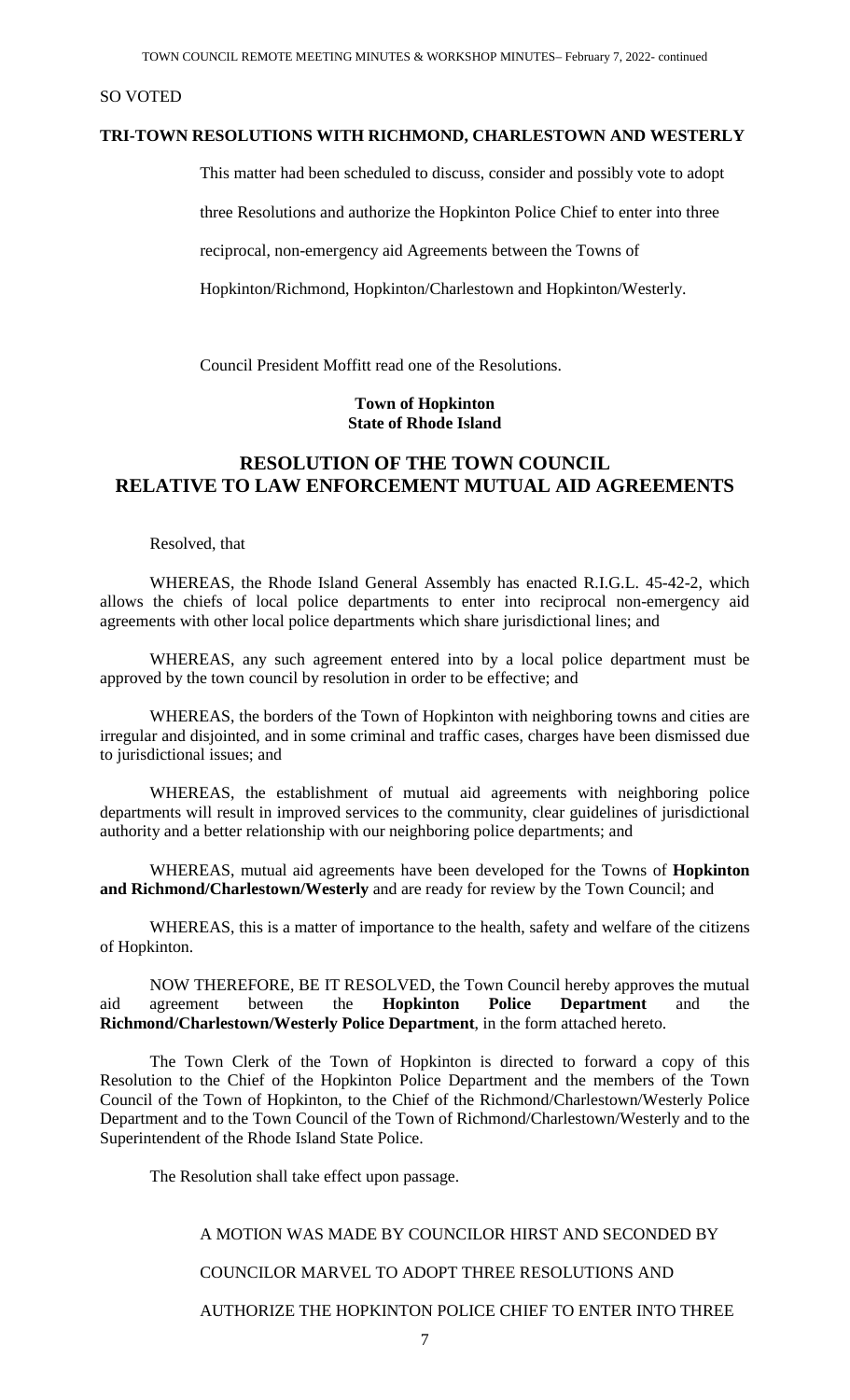RECIPROCAL, NON-EMERGENCY AID AGREEMENTS BETWEEN THE TOWNS OF HOPKINTON/RICHMOND, HOPKINTON/CHARLESTOWN AND HOPKINTON/WESTERLY. IN FAVOR: Moffitt, Davis, Hirst, Marvel, Geary OPPOSED: None

SO VOTED

## **BOARDS & COMMISSIONS**

#### **CHARTER COMMISSION**

This matter had been scheduled to discuss, consider and possibly vote to appoint Polly Hopkins, Thomas Buck, Eric Bibler and Patricia Fontes to the Charter Commission.

Council President Moffitt noted that Mr. Bibler had removed his application for the Charter Commission. He also noted that Councilor Hirst had requested a roll call vote.

# A MOTION WAS MADE BY COUNCILOR HIRST AND SECONDED BY COUNCIOR GEARY TO APPOINT POLLY HOPKINS TO THE CHARTER COMMISSION. Discussion on the motion:

Council President Moffitt noted that he would not support Ms. Hopkins due to a Twitter profile she has where she is known as Polly Purebred, Domestic Terrorist, a snapshot of which he displayed. He noted that he had concerns about voting for someone who had this type of profile and he would not be supporting her. Councilor Hirst indicated that he would support her but believed a lot of people did not support her because she has been a critic of Chariho. Councilor Davis indicated that she could not vote for someone who is a domestic terrorist. Councilor Marvel also noted that in light of that he could not support her. Discussion ended.

IN FAVOR: Hirst, Geary

OPPOSED: Moffitt, Davis, Marvel

#### MOTION FAILED